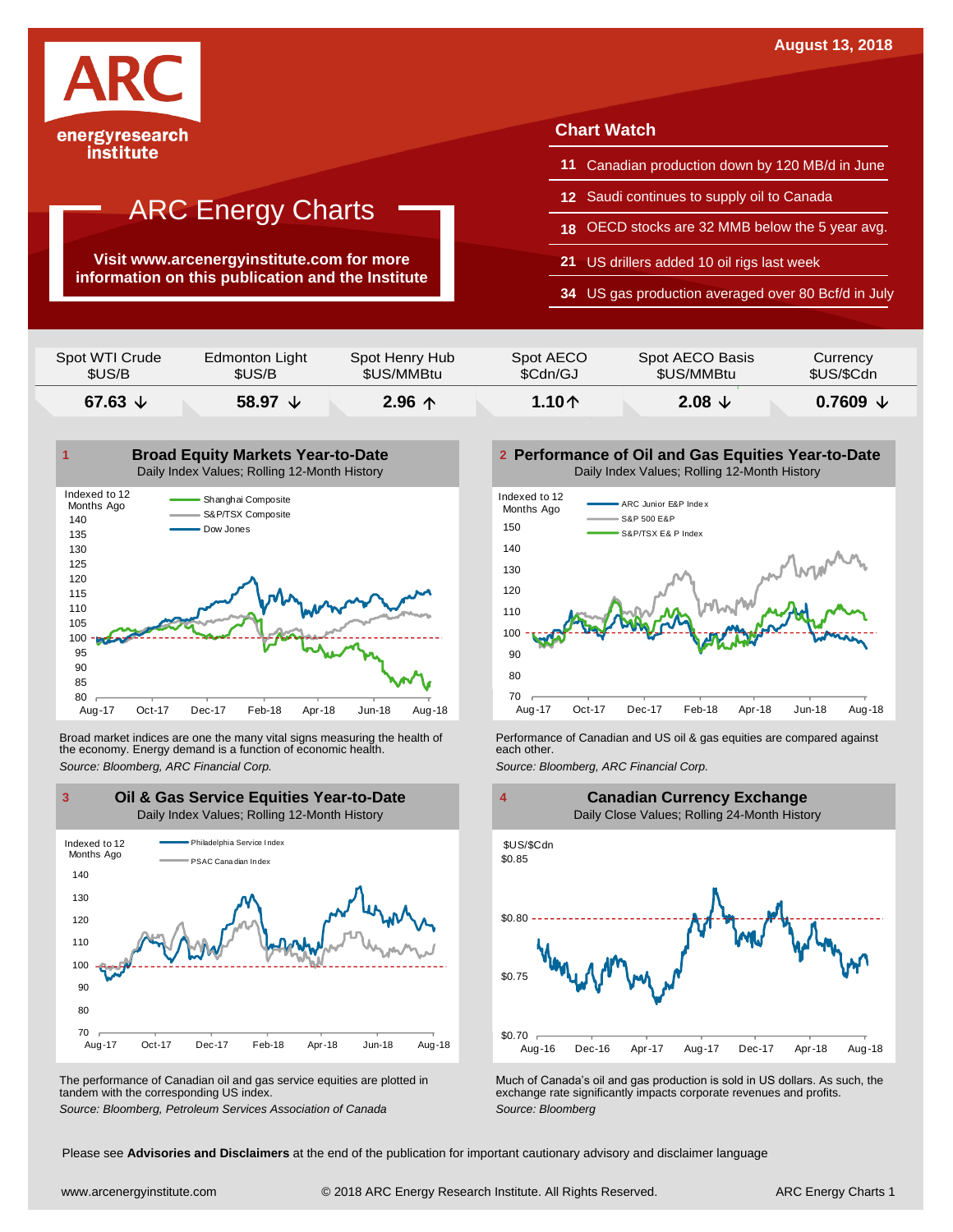**Crude Oil**

# energyresearch institute

#### **WTI Crude Oil Price and Differential to Brent** Near-Month WTI and Brent Differential; Rolling 12-Month History **5**



North American crude oil prices can sometimes disconnect from global prices depending on regional supply and demand dynamics. *Source: Bloomberg*

#### **Canadian Heavy Oil Price Differential to WTI 7 8** Western Canadian Select (WCS) Differential; Rolling 12-Month History



The differential should reflect quality differences and transportation costs. Greater discounts can result from infrastructure or refinery outages. *Source: Bloomberg*



As pipeline capacity becomes more constricted, shipments of petroleum products (especially crude oil) are expected to rise.

*Source: Canadian National Railway, Canadian Pacific Railway*



**6**

ARC Energy Charts



Forward prices for WTI are plotted against months in the calendar year. Years are distinguished by color and symbol coding. *Source: Bloomberg*

#### **Canadian Light Crude Oil Price Differential to WTI** WTI and Edmonton Light differential; Rolling 12-Month History



The differential should reflect the transportation cost from Alberta to Cushing. Greater discounts can result from infrastructure or refinery outages. *Source: Bloomberg*



The advancement of drilling and completion methods boosted US crude oil production, prior to the downturn in prices.

*Source: Bloomberg, U.S. Energy Information Administration*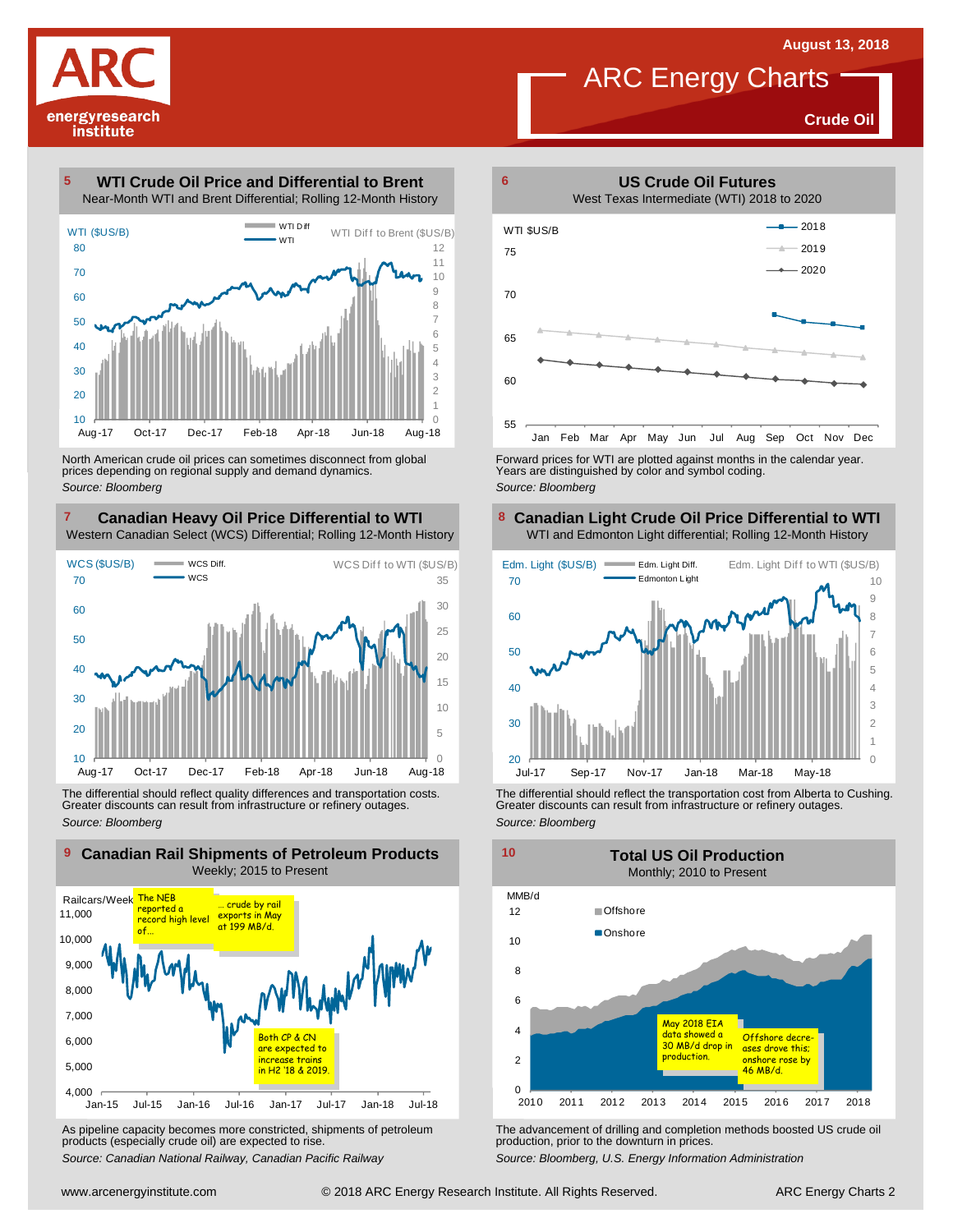**Crude Oil**



Most of Canada's oil production comes from Alberta; split between oil sands and conventional production. Most of Canada's oil production comes from Alberta; split between oil **Source:** OPEC's production levels relative to its sustainable and spare capacity<br>
Source: Alberta *Energy Regulator*<br>
Source: Petroleum Intelligence We



indicate an oversupply.

*Source: International Energy Agency*



Crude oil imports from Canada are taking market share from overseas imports.



influences global crude prices.

*Source: Petroleum Intelligence Weekly*



This difference between long and short contracts is a proxy for bullishness of money managers on the price of oil in the United States. *Source: Bloomberg, U.S. Commodity Futures Trading Commission*

**16 US Exports of Crude Oil and Refined Products** Weekly Data; 2013 to Present



Um-13 Jan-14 Jan-15 Jan-16 Jan-17 Jan-18<br>
Crude oil imports from Canada are taking market share from overseas<br>
Source: U.S. Energy Information Administration<br>
Source: U.S. Energy Information Administration<br>
With the rapid *S* Crude oil imports from Canada are taking market share from overseas The US exports more refined products than crude oil. With the rapid growth of imports.<br> **Source:** U.S. Energy Information *Curre: U.S. Energy Informat* tight oil, most export growth should come from crude oil exports. *Source: U.S. Energy Information Administration*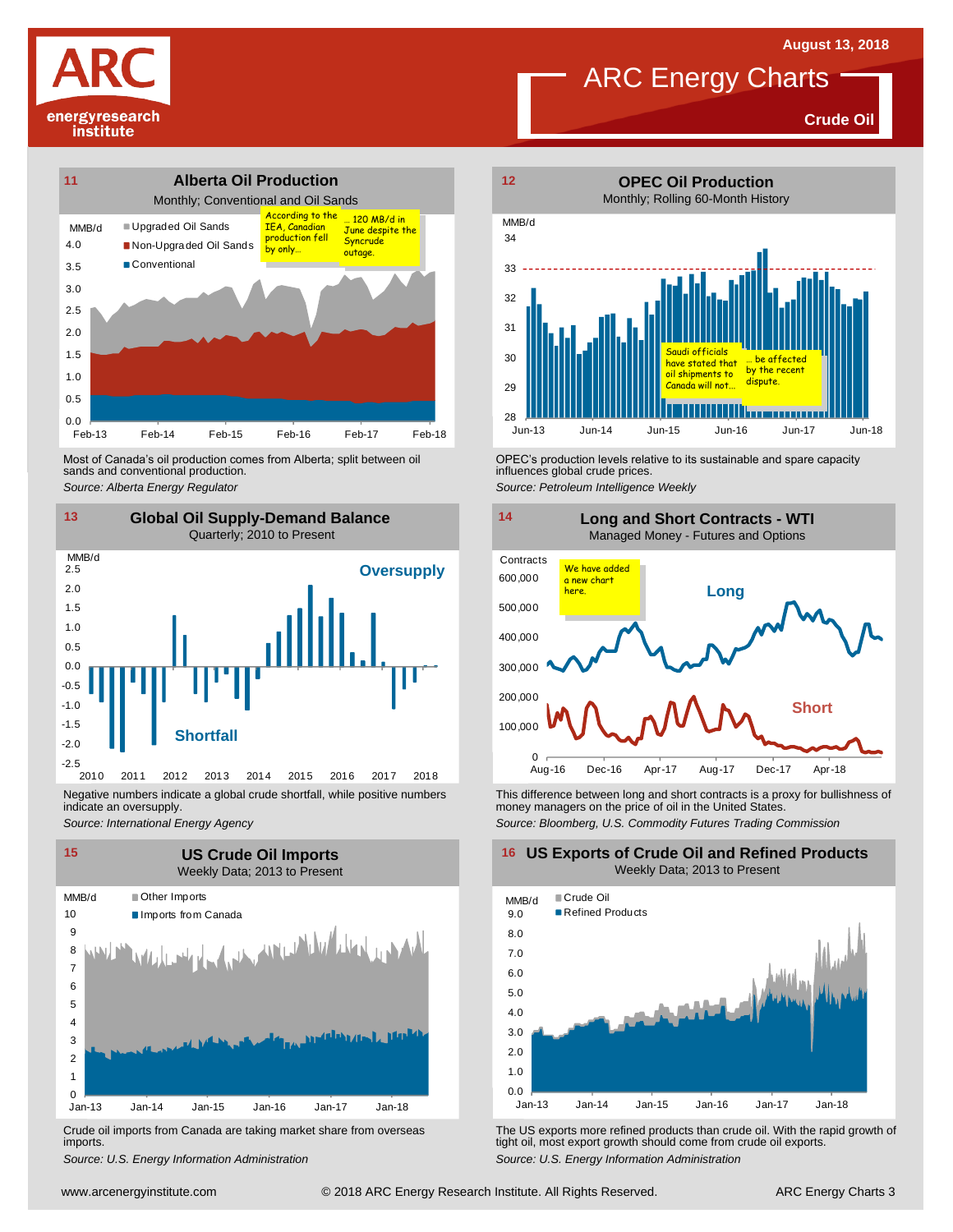

**Crude Oil**



US weekly Refinery Utilization Rates (%)<br>
The Historical Tracks and Current Year Levels for the Source: U.S. Energy Information Administration<br>
19 US Weekly Refinery Utilization Rates (%)<br>
Historical Tracks and Current Yea



Refinery utilization rates change the supply of refined products, impacting price. Utilization for the current year is blue.



Tracking US oil drilling by major play provides insight into the composition of US oil supply and growth trends.



#### **US Motor Gasoline Consumption** Historical Tracks and Current Year Levels



Refinery utilization rates change the supply of refined products, impacting<br>
price. Utilization for the current year is blue.<br>
Source: U.S. Energy Information Administration<br>
Source: U.S. Energy Information Administration<br>

**Daily NGL Prices as a % of Edmonton Light**



Tracking US oil drilling by major play provides insight into the composition of<br>US oil supply and growth trends.<br>Source: Baker Hughes<br>Source: Baker Hughes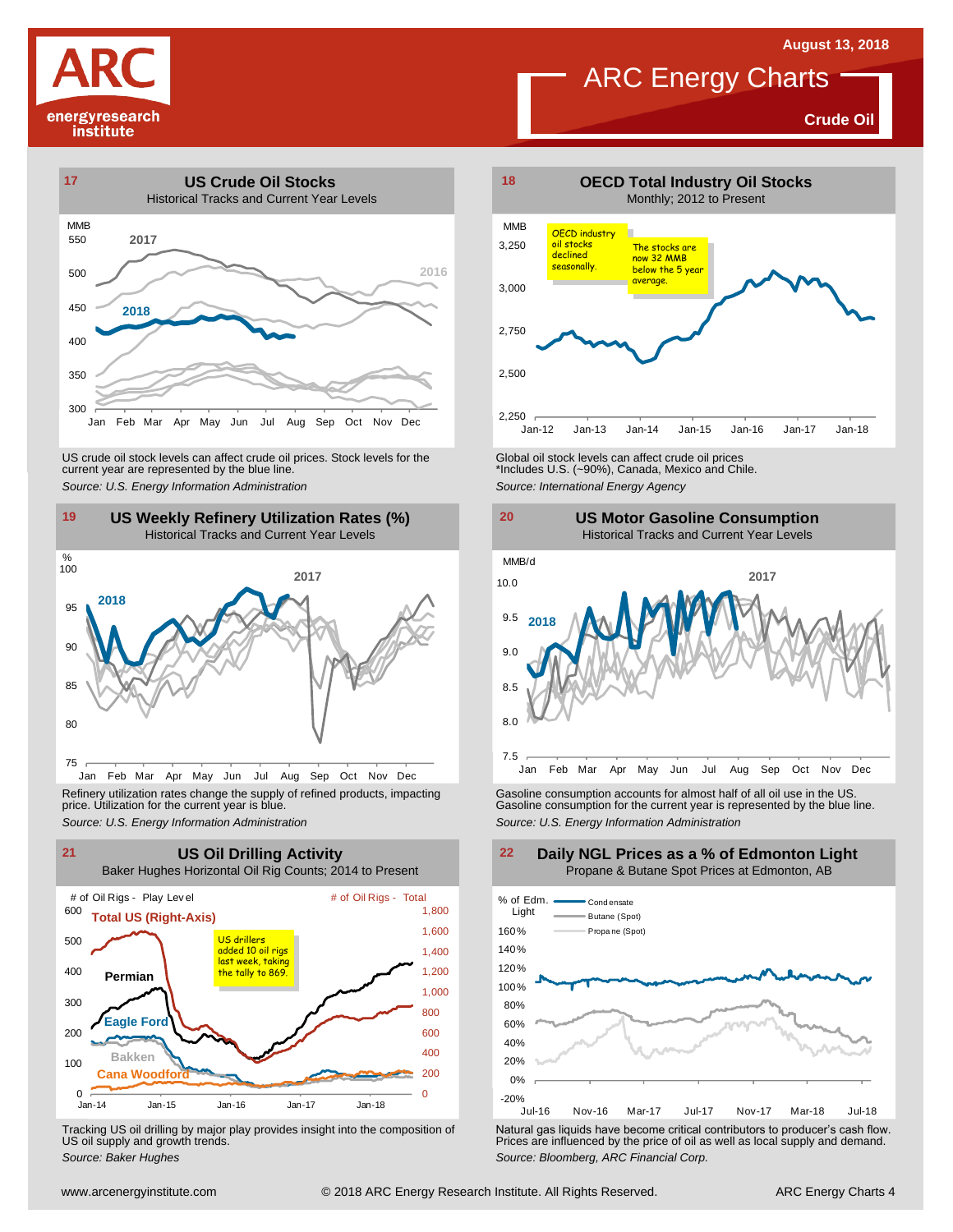**Natural Gas**



**23 Near-Month North American Natural Gas Prices 24** Daily Prices; Rolling 12-Month History



Near-month prices at AECO track Henry Hub prices, the exchange rate and the cost of transportation. Local factors can also affect price. *Source: Bloomberg*



This represents the relative bullishness of money managers on the price of Facco forward prices mimic Henry Hub futures plus a differential<br>natural gas in the United States.<br>Source: U.S. Commodity Futures Trading Commissio natural gas in the United States.



International natural gas prices strongly impact the economics of proposed LNG projects.

*Source: Bloomberg, Japanese Ministry of Economy, Trade and Industry*



ARC Energy Charts

Forward contract prices are plotted against months in the calendar year.<br>Years are distinguished by color and symbol coding. *Source: Bloomberg*

**Canadian Natural Gas Futures**



*Source: Bloomberg*

**26**

#### **US Coal and Natural Gas Power Generation Cost** Converted to a \$/MWh Equivalent



This graph illustrates when it may be economic to begin coal-gas switching in power generation. Average power plant efficiencies are assumed. *Source: Bloomberg*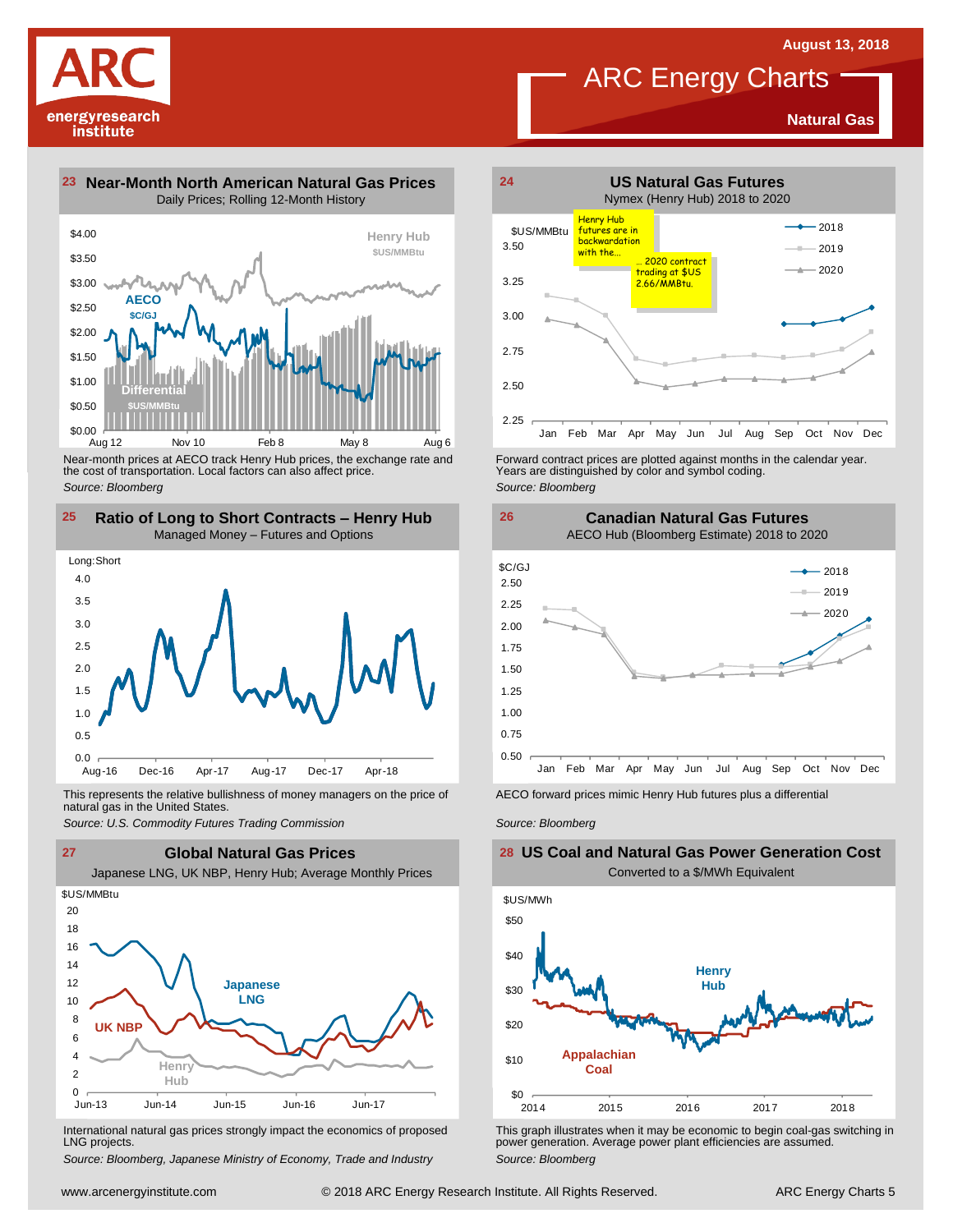



**Natural Gas**



North America has an integrated natural gas market. Prices are determined by regional supply and demand, and pipeline flows. *Source: Bloomberg*



The ability of gas producers to move gas out of the WCSB to eastern markets and the US is <sup>a</sup> major factor in local natural gas prices.



The ability of gas producers to move gas out of the WCSB to eastern<br>
markets and the US is a major factor in local natural gas prices.<br>
Source: Various Pipeline Companies<br>
Source: Bentek<br>
Source: Bentek<br>
Source: Bentek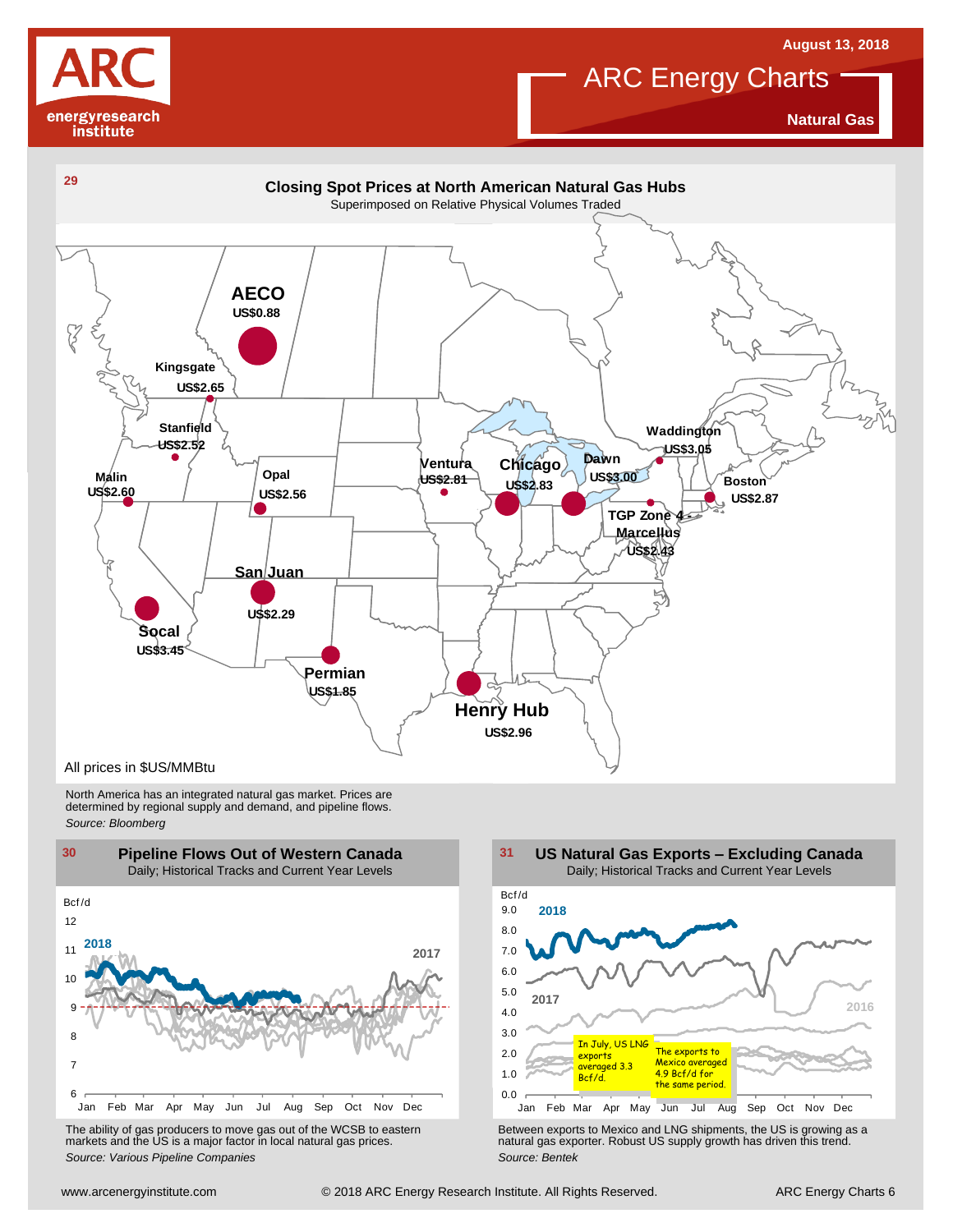

#### **Natural Gas**



Weekly natural gas demand is directly tied to the weather. The current<br>year is in dark blue.



US production started ramping up in late 2007 and continues to grow year over year. *Source: Bentek*



Weekly gas storage reports provide a snapshot of supply and demand. The EIA reports changes in US natural gas inventories held in underground<br>Current year changes are represented by the blue line. "Source: U.S. Energy Info



Weekly natural gas demand is directly tied to the weather. The current Fortal US demand fluctuates between 60 Bcf/d in the summer and over 140<br>140 Bcf/d in the winter. Weather is the most important driver of consumption.<br>1 *Source: Bentek*



This includes receipts on the TCPL, Alliance, WestCoast and TransGas pipelines.

*Source: Various Pipeline Companies*

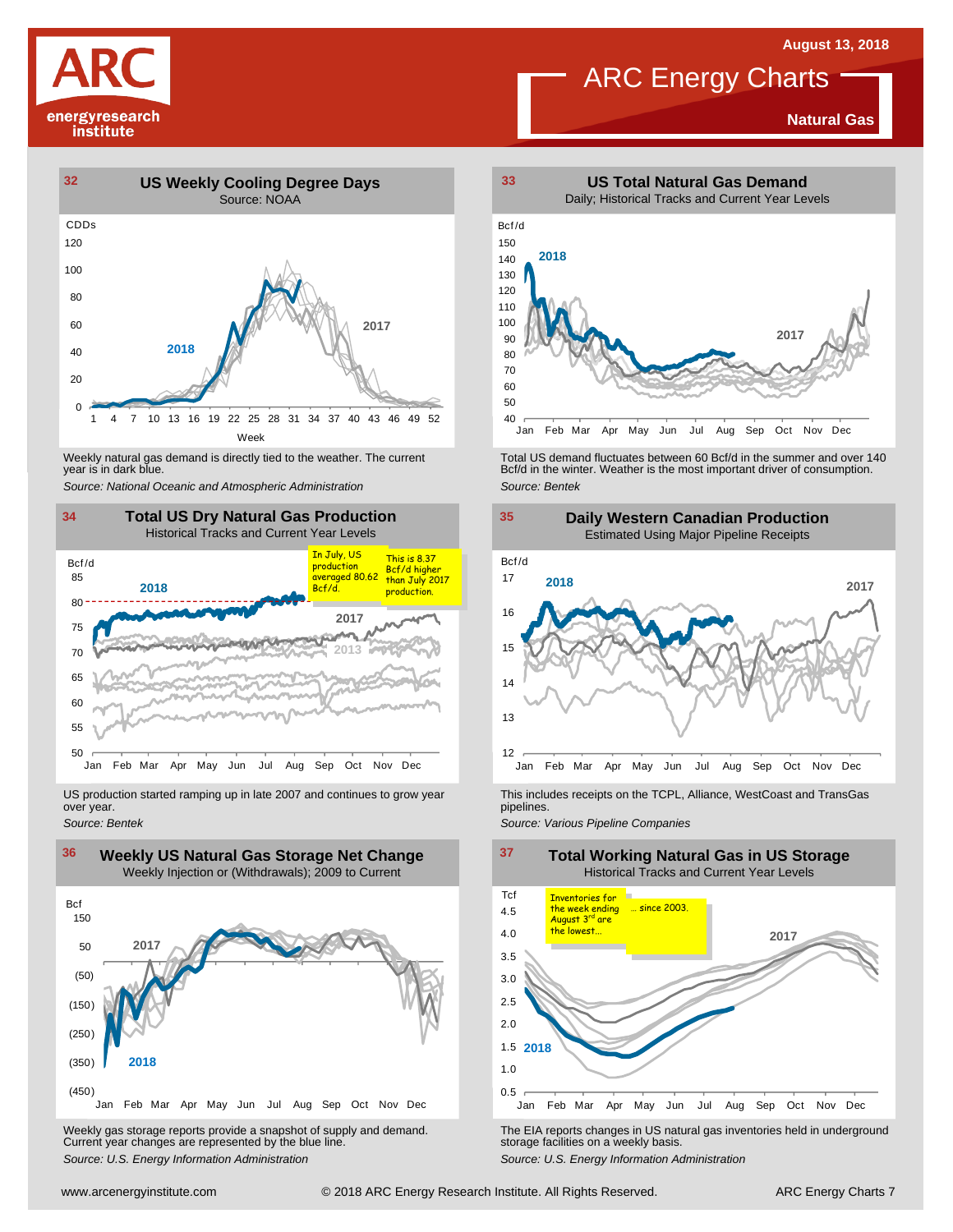

**Natural Gas and Other Indicators**





driven by new oil sands projects coming on line.

#### **40 41 Weekly Canadian Oil and Gas Drilling Activity** Baker Hughes Average Rig Counts; Rolling 24-Month History



Unlike US drilling activity, Canadian rigs are dispatched seasonally. Capital Tracking US gas drilling by major play provides insight into the composition<br>allocation by operators is driven by views of future oil and gas pr



Land prices are an important component of F&D costs. In Alberta, sales of petroleum and natural gas rights are held every two weeks. *Source: Alberta Department of Energy*



Alberta natural gas demand has grown steadily in recent years, largely and the Canada's natural gas storage level provides a good metric if the country is christen by new oil sands projects coming on line.<br>Ariven by new oi





Relative year-over-year drilling activity is highlighted in this chart. Cumulative well completions for the current year are shown in blue. *Source: Daily Oil Bulletin/JWN*